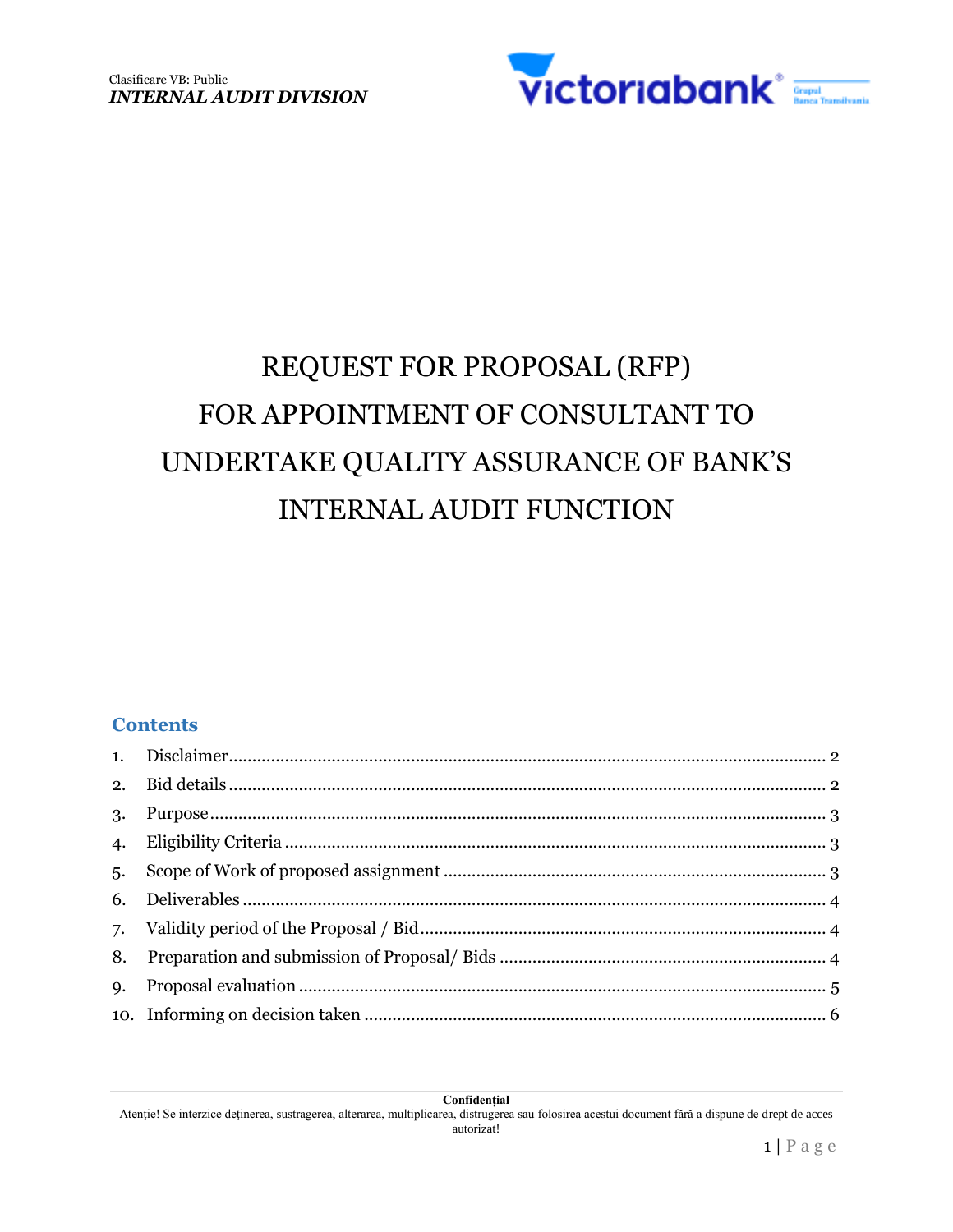

# **1. Disclaimer**

This RFP is to invite proposals from applicants who are qualified to submit the bids ("Bidders"). The purpose of this RFP is to provide the Bidder(s) with information and to assist them in formulation of their proposals (Bids). This RFP does not claim to contain all the information, which each Bidder may require. Each Bidder should, at its own costs without any right to claim reimbursement, conduct its own investigations, analysis and should check the accuracy, reliability and completeness of the information in this RFP and wherever felt necessary obtain independent advice.

No contractual obligation whatever shall arise from the RFP process until a formal contract is signed and executed by duly authorized person of the Bank with the Selected Bidder.

Bank may in its absolute discretion, but without being under any obligation to update, amend or supplement the information in this RFP.

The Bank reserves the right to negotiate the price with the successful bidder by the Audit Committee before awarding the contract.

| No.            | step                                                                              | date     | time                  |  |
|----------------|-----------------------------------------------------------------------------------|----------|-----------------------|--|
| 1              | Date and time of initiation of Bidding Process                                    | 01.04.22 | 10:00, am             |  |
| $\overline{2}$ | Last date and time for receipt of Pre-Bid questions for                           | 08.04.22 | 17:00, pm             |  |
|                | clarification from bidders                                                        |          |                       |  |
| 3              | Last Date and time for issuing clarifications to Pre-                             | 15.04.22 | 17:00, pm             |  |
|                | Bid questions by the Bank                                                         |          |                       |  |
| $\overline{4}$ | Last date and time for submission of Bidding                                      | 28.04.22 | 17:00, pm             |  |
|                | documents including Technical and Financial Bids                                  |          |                       |  |
| $\overline{5}$ | Date and Time of opening of the Technical and                                     | 04.05.22 | $16:00, \, \text{pm}$ |  |
|                | <b>Financial Bids</b>                                                             |          |                       |  |
| 6              | Place of opening bids - Audit Committee Meeting                                   |          |                       |  |
| 7              | The Bank through e-mail will inform the eligible Bidders, who will qualify as per |          |                       |  |
|                | the eligibility criteria.                                                         |          |                       |  |
|                | Subsequently, eligible bidders will be invited for presentation to the Audit      |          |                       |  |
|                | Committee Meeting.                                                                |          |                       |  |
|                | Audit Committee based on parameters given in Chapter 9 will evaluate the bids,    |          |                       |  |
|                | including presentation.                                                           |          |                       |  |
| 8              | Address of communication (Bank) lilia.boico@vb.md                                 |          |                       |  |

# **2. Bid details**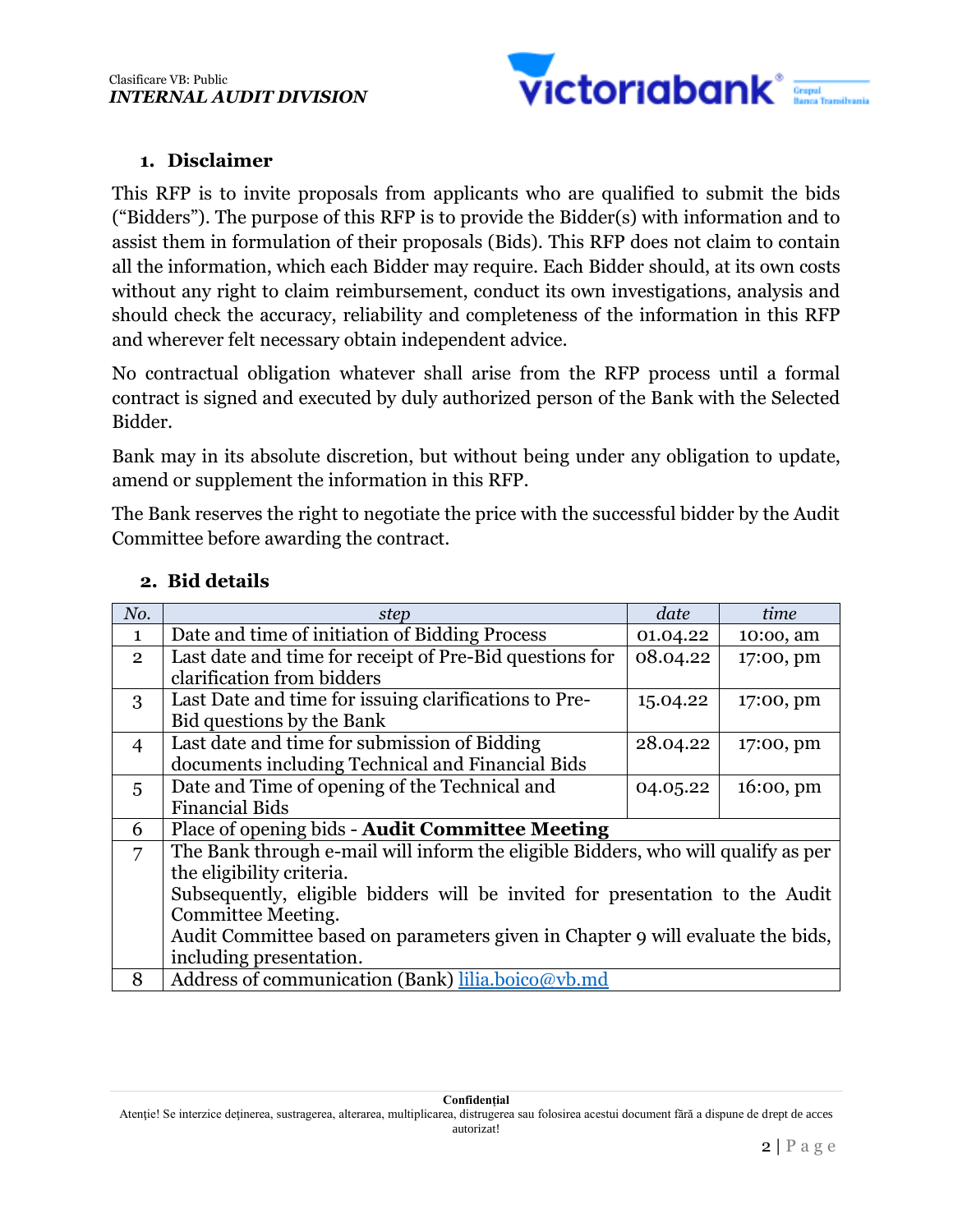

# **3. Purpose**

The Bank invites bids through this RFP, as per the *Scope of Work, Chapter 5*, for appointment of Consultant to undertake Quality Assurance of Bank's Internal Audit Function.

The Bidders interesting of taking up the Assignment as Consultant are invited to submit their Proposal in response to this RFP.

The bidders should have necessary experience, capability, expertise to perform, as per the scope of work and to follow to the Bank's requirements, terms, and conditions outlined in the RFP.

The RFP is not an offer, but an invitation to receive responses from the potential Bidders.

# **4. Eligibility Criteria**

Proposals of only those Applicants who satisfy these conditions will be considered for evaluation process.

| No.            | Eligibility Criteria $(*)$                                                  | Documents Required      |  |
|----------------|-----------------------------------------------------------------------------|-------------------------|--|
|                | Bidder should be affiliated/ group company/                                 | Related legal documents |  |
|                | member firm with the one of the largest audit                               |                         |  |
|                | companies: Deloitte, Ernst & Young (EY),                                    |                         |  |
|                | PricewaterhouseCoopers (PwC).                                               |                         |  |
| $\overline{2}$ | Bidder should be having experience in undertaking List of credentials, with |                         |  |
|                | Quality Assurance of Internal Audit Function of details on the Quality      |                         |  |
|                | Commercial Banks in MD, RO and international.                               | Assurance engagements   |  |

(\*) Eligibility Criteria includes the Bidder along with its Affiliates/ Group companies/ member firms working under the common brand name and engaged in similar activity.

# **5. Scope of Work of proposed assignment**

# Quality Assurance of Bank's Internal Audit Function

- 1) Analysis of the IA approach/methodology/systems in VB in the context of GFBT versus IIA Standards and the Code of Ethics, local requirements and best practices on the local / international banking markets.
- 2) Benchmarking against practices of peers across the local & international financial markets and opportunities of improvements / ideas of disruptions for the future, if identified.

**Important**: The audit is perform for processes that are aligned with the Group Audit methodology so, any improvements identified during audit should consider it.

**Confidențial**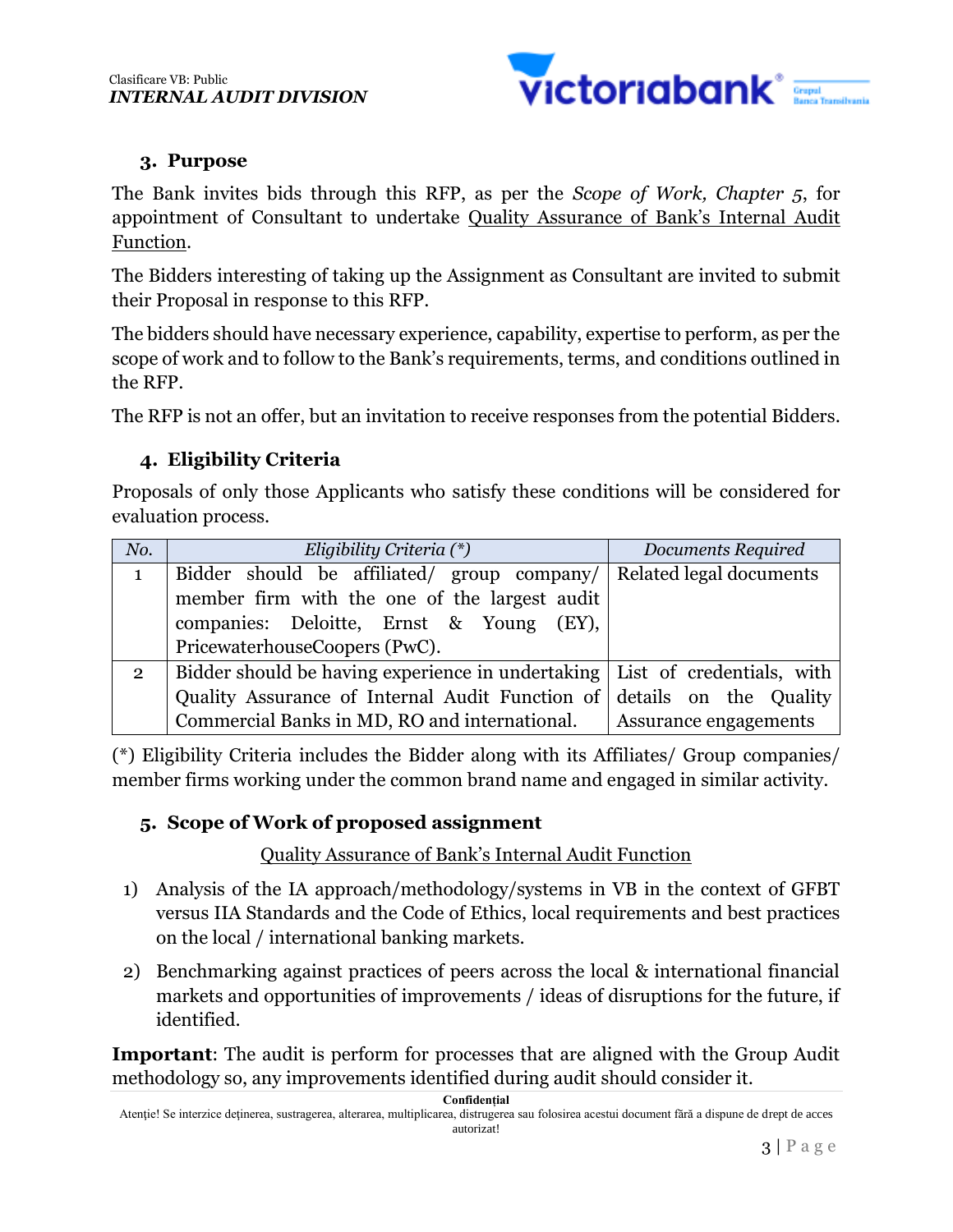

**Note:** The scope mentioned above is inclusive and not exhaustive and shall include providing professional assistance for all activities that ensures best market practices in respect of Internal Audit function.

# **6. Deliverables**

Attributes of Quality Assurance Report and Timelines:

- $\triangleright$  Report on the compliance with IIAS and the Code of Ethics, local requirements and best practices on the local / international banking market, completed with an analysis of IA performance in comparison to local / international markets' benchmarks and opportunities of improvements / ideas of disruptions for the future, if identified.
- $\triangleright$  The entire assignment of Quality Assessment shall be completed in stages as follows:

| No. | <b>Stage</b>        | Time period                                  |  |  |
|-----|---------------------|----------------------------------------------|--|--|
|     | Draft Report        | Within 90 days from the date of assignment.  |  |  |
|     | <b>Final Report</b> | Within 30 days from the date of furnishing   |  |  |
|     |                     | observation by the Bank on the Draft Report. |  |  |

# **7. Validity period of the Proposal / Bid**

Bids shall remain valid for 90 days, after the last date for submission of proposal.

In exceptional circumstances, Bank may solicit the Bidder's permission to an extension of the Bid Validity Period. The request and the response thereto, will be made in writing. Extension of Bid Validity Period by the Bidder should be unconditional and irrevocable.

# **8. Preparation and submission of Proposal/ Bids**

The Bid as well as all related correspondence exchanged by the Bidder with Bank shall be written in the English language.

The Bidder will submit its response to the present RFP in electronic mode in PDF to the next e-mail ID lilia.boico@vb.md with subject of email as "*proposal for appointment of consultant for undertaking QAIAF – company's name*".

The Bidders have to ensure that size of the bids will not exceeds 50 MB.

The PDF documents will be attached to e-mail; documents duly signed & scanned/ digitally signed by the authorized signatory of the Bidder.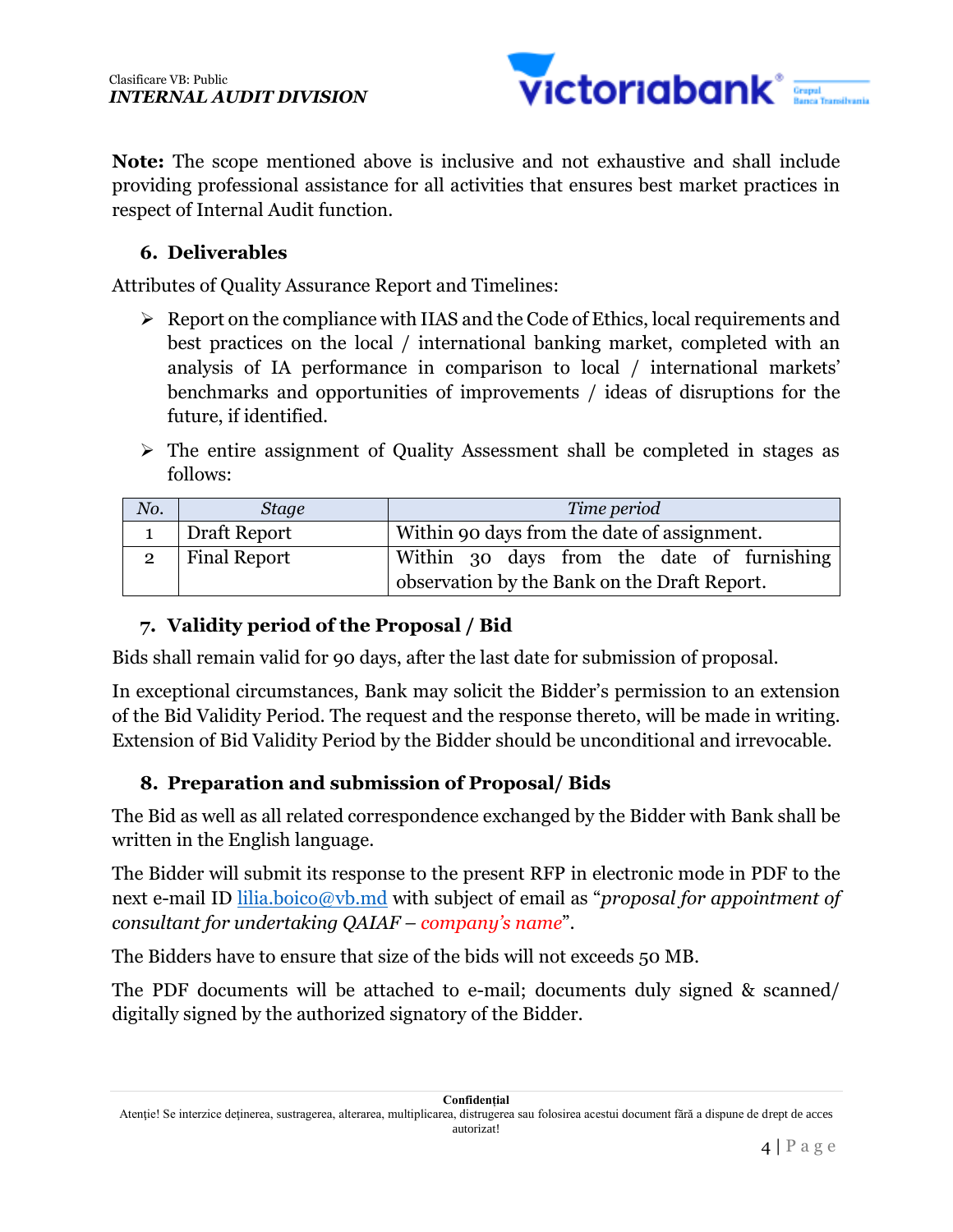

### The response will include 3 PDF documents:

- 1. Legal documents of the Company (see the *Chapter 4, Eligibility Criteria)*;
- 2. The Technical Bid;
- 3. The Commercial Bid.

# The Technical Bid should include:

- $\triangleright$  The methodology/approach to be adopted for undertaking proposed Quality Assurance exercise.
- Team members' profile: name, professional qualifications and experience, present designation.
- Experience in undertaking Quality Assurance of Internal Audit of Commercial Banks in last 10 years as on 31.12.2021.

#### The Commercial Bid

The commercial bid will clearly indicate the total cost of the Assignment, including any out of pocket expenses, in both figures and words, in MDL, payment mode and will be signed by the Applicant's Authorized Representative.

# **9. Proposal evaluation**

The Audit Committee will evaluate the Technical and Commercial Bids including presentation.

During evaluation of Bids, Bank may ask, at its discretion, the Bidder for a clarification of its Bid. The request for clarification and the response shall be in writing. If the response to the clarification is not received within the prescribed period as may be prescribed by Bank in this regard, Bank reserves the right to make its own reasonable assumptions at the total risk and cost of the Bidder.

#### Bid Scoring Methodology

| No. | Parameters                               | Weightage |
|-----|------------------------------------------|-----------|
|     | <b>Technical Parameter, Presentation</b> | 75%       |
| ←   | Financial Bid                            | 25%       |

The Bank reserves the right

a) to accept or reject any or all the proposals without assigning any reason and without incurring any liability and

#### **Confidențial**

Atenţie! Se interzice deţinerea, sustragerea, alterarea, multiplicarea, distrugerea sau folosirea acestui document fără a dispune de drept de acces autorizat!